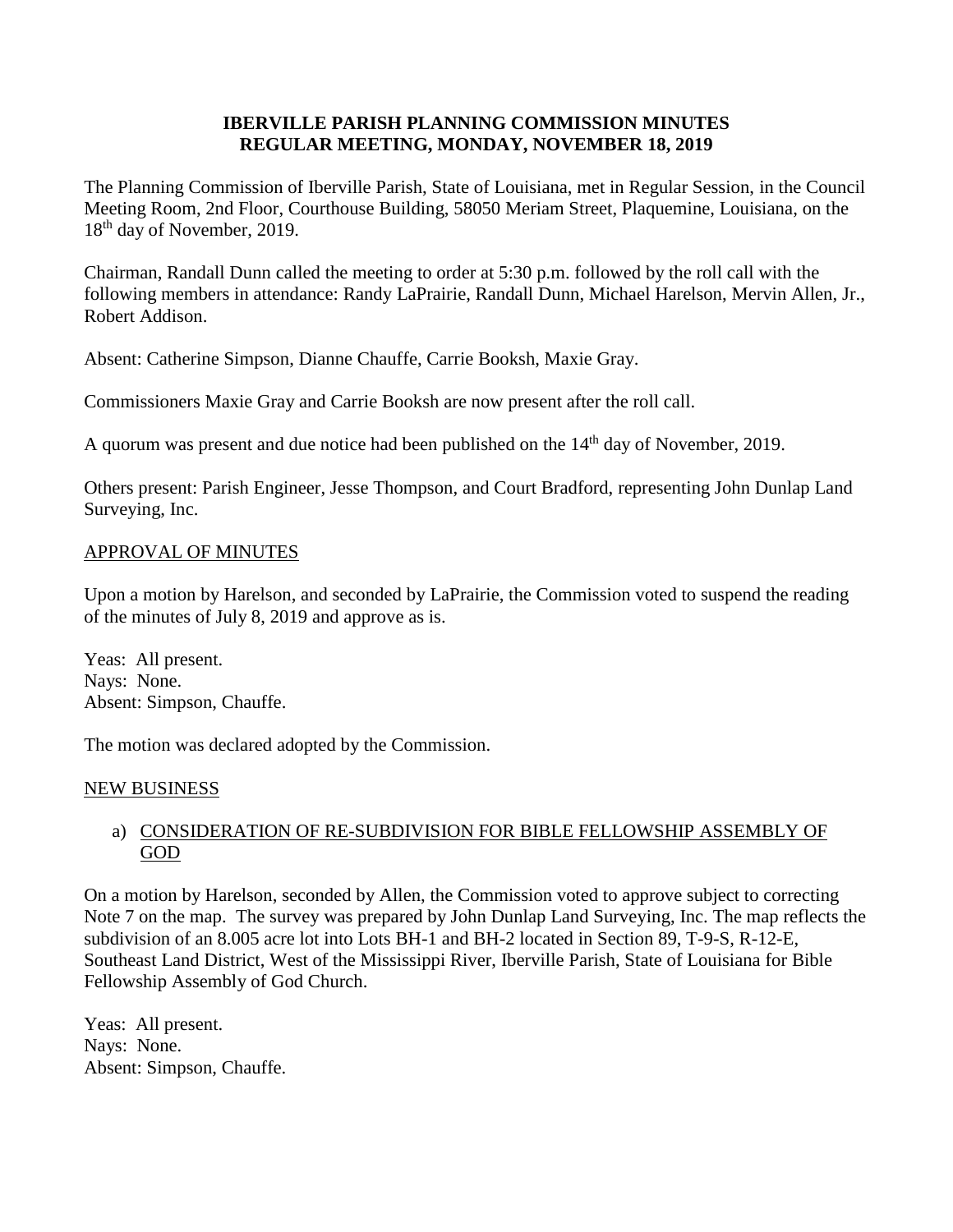The motion was declared adopted by the Commission.

## b) CONSIDERATION OF RE-SUBDIVISION FOR CALVIN MEDINE, JR.

On a motion by Harelson, seconded by Booksh, the Commission voted to approve subject to correcting Note 7 on the map. The survey was prepared by John Dunlap Land Surveying, Inc. The map reflects the subdivision of a 50.575 acre tract into Lots M-1, M-2, and M-3 located in Section 10, T-11-S, R-12-E, Southeast Land District, West of the Mississippi River, Iberville Parish, State of Louisiana for Calvin A., Jr., & Tammy Medine, & Others.

Yeas: All present. Nays: None. Absent: Simpson, Chauffe.

The motion was declared adopted by the Commission.

# c) CONSIDERATION OF RE-SUBDIVISION FOR TERRY GASPARD

On a motion by Allen, seconded by LaPrairie, the Commission voted to approve subject to correcting Note 7 on the map. The survey was prepared by John Dunlap Land Surveying, Inc. The map reflects the subdivision of Lot B (62.856 Acres) into Lots G-1, G-2, located in Section 42, T-11-S, R-13-E, Southeast Land District, West of the Mississippi River, Iberville Parish, State of Louisiana for Terry Gaspard.

Yeas: All present. Nays: None. Absent: Simpson, Chauffe.

The motion was declared adopted by the Commission.

# d) CONSIDERATION OF RE-SUBDIVISION FOR DANNY KENNISON

On a motion by Harelson, seconded by Gray, the Commission voted to approve subject to correcting Note 7 on the map. The survey was prepared by John Dunlap Land Surveying, Inc. The map reflects the subdivision of Lot 5-B into Lot 5-B-1, and Lot 5-B-2 located in Sections 8 and 9, T-9-S, R-1-W, Southeastern Land District, West of the Mississippi River, Iberville Parish, State of Louisiana for Danny Kennison.

Yeas: All present. Nays: None. Absent: Simpson, Chauffe.

The motion was declared adopted by the Commission.